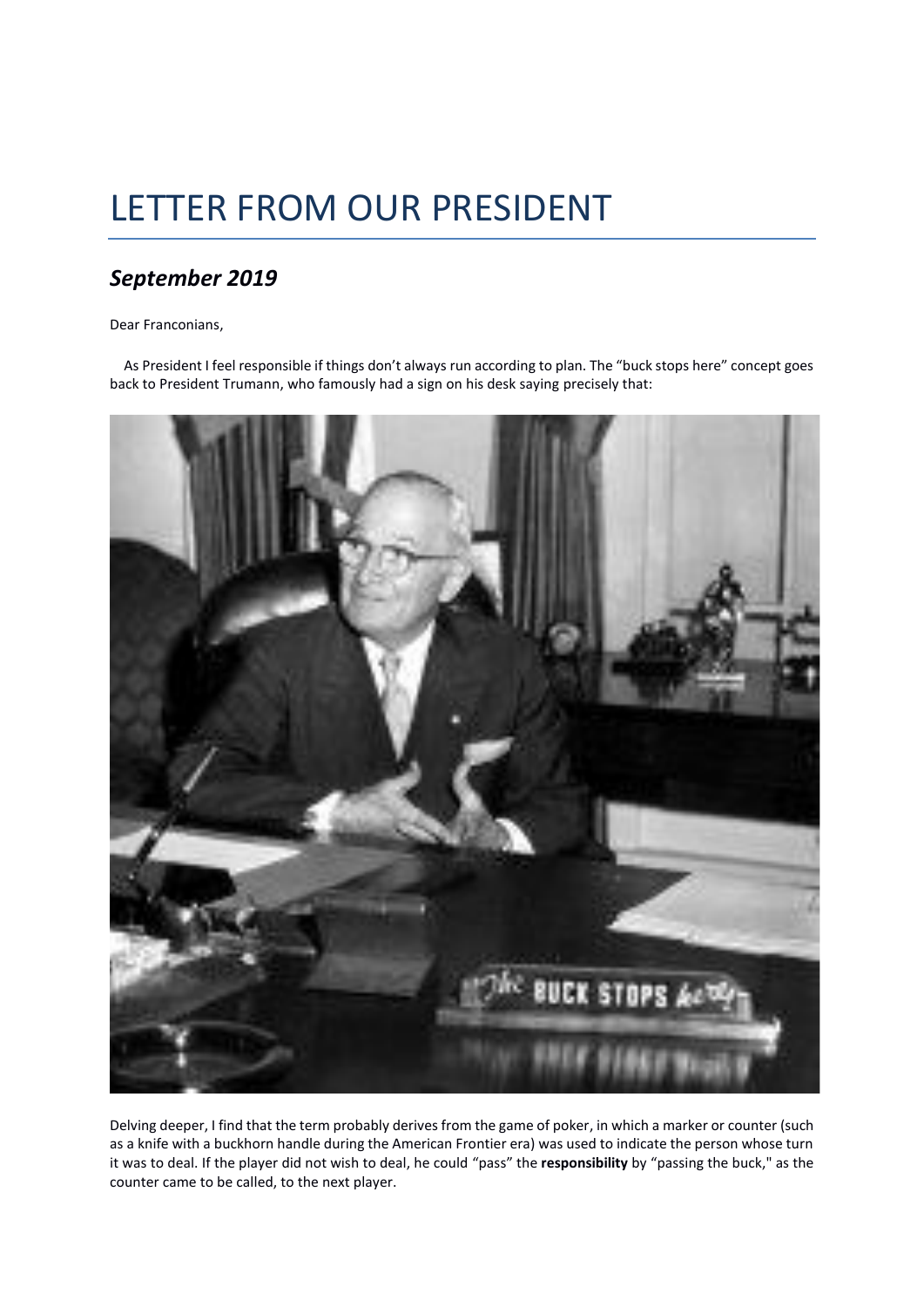To the point, a couple of misunderstandings occurred in the recent past about our programme. Fortunately, all was sorted amicably. In one upcoming case, however, I do accept responsibility, yet here there seems to be no easy solution. A few months ago, I scheduled a visit to the Erhard Museum in Fürth for the 30<sup>th</sup> November, totally overlooking the fact that on that very day the International Ladies' Group is holding its Christmas bazaar at the Hugenottenplatz in Erlangen – with considerable participation from some of our members. As "dancing at two weddings" is rather difficult, I shall have to accept that some people might be disappointed that they can't attend both events. Mea culpa.

Another issue has been raised, and not for the first time, relating to the number of Franconian events taking place. There are two schools of thought, one that feels that one Stammtisch, a dinner club meeting, a meeting of the handicrafts group, a walk, and an occasional outing **per month** is ample. The opposite view is that, in reality, rather few of us participate in walks, handicraft making, or even dinner club gatherings (though here the number does fluctuate), and that therefore other "offers" and "activities" might increase the attractiveness of our society and would be welcome. Please let me or other committee members know what you think.

Looking back over the last few weeks, as I am wont to do, I have to say that the trip to Neuburg an der Donau went extremely well.



The sun shone upon us, there was good food to be had in our chosen restaurant, the city guide was amusing and wonderfully well informed, there was a crafts market in progress to enhance the charm of the town, and the castle with its Flemish paintings was a delight – and for most people an unknown quantity. There are many similarly unknown towns and historic locations in this part of the world, and I am sure that next year we will again have something to please you all.

I was away for our September Stammtisch "Under the Oak Tree", but a good few of you came along, and also enjoyed the "British humour" element organised by Sieghard. The October Stammtisch was on Iceland, and I hope everyone enjoyed the pictures of waterfalls enhanced by rainbows, geysers and glaciers, and the fascinating world of lava. Lavas, particularly basaltic ones, come in two primary types: "pahoehoe" and "aa", both names being of Hawaiian origin. What mysterious names! And don't forget, in the New Year we will have a Stammtisch on Hawaii presented by our members Karin and Friedrich Berger-Graef. How's that for planning and coordination!

The handicrafts group deserves particular mention, particularly as Christmas is around the corner and the selling of beautifully crafted objects and garden produce (jams and the like) has truly become a major source of income